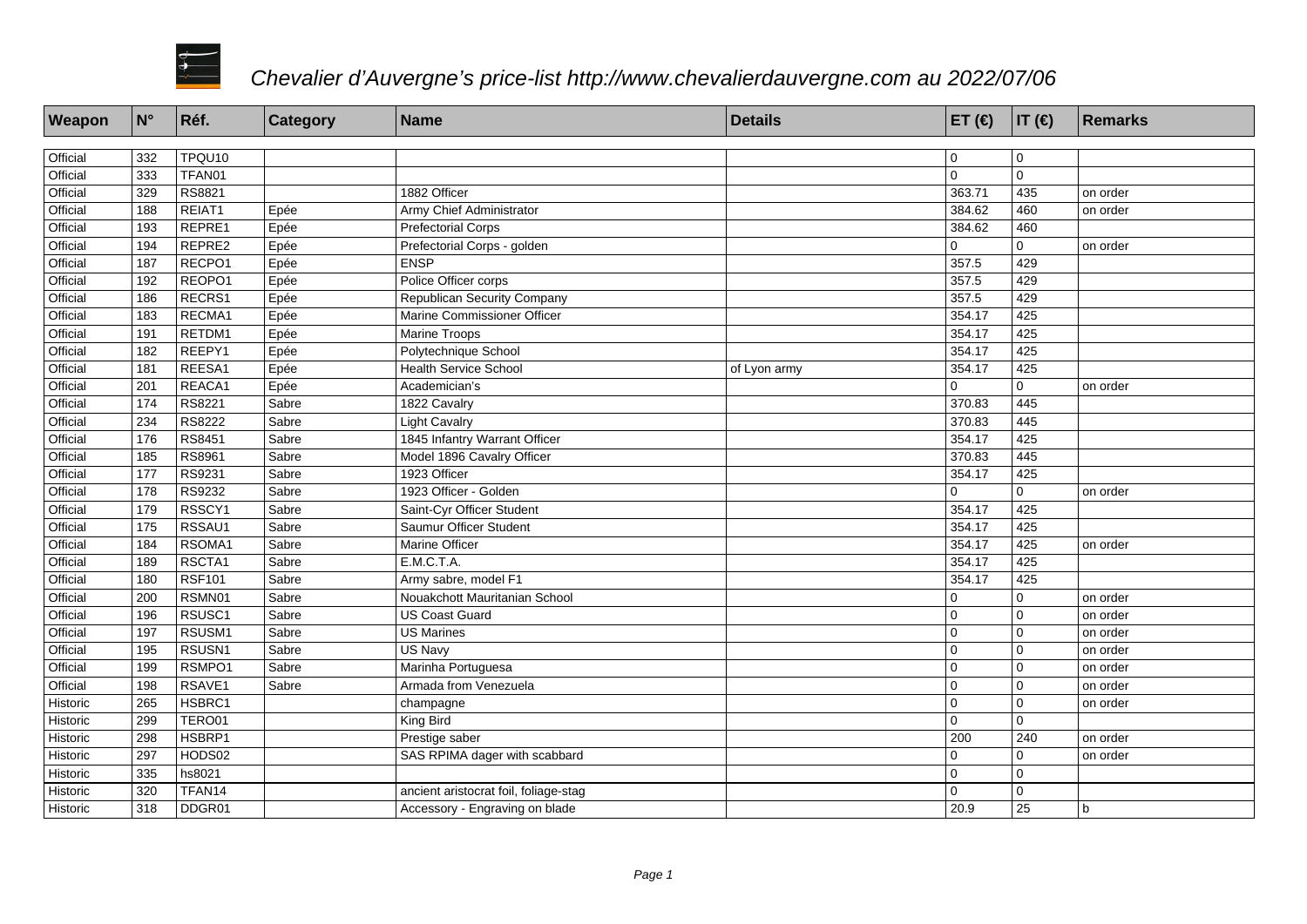

| Weapon     | $ N^{\circ} $    | Réf.               | <b>Category</b> | Name                                                | <b>Details</b> | ET $($ $\in)$ | $ IT(\epsilon) $ | Remarks  |
|------------|------------------|--------------------|-----------------|-----------------------------------------------------|----------------|---------------|------------------|----------|
|            |                  |                    |                 |                                                     |                |               |                  |          |
| Historic   | 325              | HVIN04             |                 | Infantry with plexi stand                           |                | 145           | 155              |          |
| Historic   | 324              | HSBRN4             |                 | Napoleon "Briquet" Sabre with a display plexi stand |                | 137.5         | 165              |          |
| Historic   | 313              | HSGIN2             |                 | Grenadier's army corpse with révolution box         |                | $\Omega$      | $\Omega$         | on order |
| Historic   | 319              | HSGCH1             |                 | Cavalryman's grenadier saber 3°model 1810 désign    |                | 645.83        | 775              | on order |
| Historic   | 237              | TGCL02             | Dagger          | Theatre with foliage                                |                | 99.5          | 119              |          |
| Historic   | 158              | HEFRM1             | Epée            | Franc-Maçon                                         |                | 149.17        | 179              | on order |
| Historic   | 160              | HETEM1             | Epée            | Templar                                             |                | 150.5         | 180              | on order |
| Historic   | 138              | TEMO01             | Epée            | Musketeer                                           |                | 158.33        | 190              |          |
| Historic   | 139              | TEMO02             | Epée            | Musketeer with scabbard                             |                | 220.83        | 265              |          |
| Historic   | 140              | HERE01             | Epée            | Renaissance.                                        |                | 200.67        | 240              | on order |
| Historic   | 141              | HEMY01             | Epée            | Two-handed Middle Ages                              |                | $\Omega$      | $\Omega$         | on order |
| Historic   | 112              | HOCL01             | Poniard         | "poignard"                                          |                | 107.5         | 129              |          |
| Historic   | 113              | HOCL02             | Poniard         | "poignard" with stand                               |                | $\Omega$      | $\overline{0}$   |          |
| Historic   | 168              | HOFA01             | Poniard         | F.A.M.A.S. Bayonet                                  |                | $\mathbf 0$   | 0                |          |
| Historic   | 169              | HOFA02             | Poniard         | F.A.M.A.S. Bayonet with stand                       |                | $\mathbf 0$   | $\Omega$         |          |
| Historic   | 157              | HSHON2             | Sabre           | Honour spécial "Coronation Emperor Bi centenary"    |                | 229.17        | 275              | on order |
| Historic   | 148              | HSBRN1             | Sabre           | Napoleon "Briquet"                                  |                | 112.5         | 135              |          |
| Historic   | 149              | HSBRN2             | Sabre           | Napoleon "Briquet" Sabre with scabbard              |                | 183.33        | 220              |          |
| Historic   | 150              | HSBRN3             | Sabre           | Napoleon "Briquet" Sabre with a display stand       |                | $\Omega$      | $\Omega$         | on order |
| Historic   | 155              | HSGIN1             | Sabre           | Grenadier's army corpse                             |                | 229.17        | 275              | on order |
| Historic   | 154              | HSGLA1             | Sabre           | with General Marquis de La Fayette's medallion      |                | 372.07        | 445              | on order |
| Historic   | 156              | HSMOY1             | Sabre           | Montmorency                                         |                | 372.07        | 445              | on order |
| Historic   | 152              | HSTAI2             | Sabre           | First Empire Sapper's sabre with scabbard           |                | 395.83        | 475              | on order |
| Historic   | 151              | HSTAI1             | Sabre           | First Empire Sapper's sabre                         |                | 283.33        | 340              | on order |
| Historic   | 146              | HSTCO <sub>2</sub> | Sabre           | Revolution Sapper's sabre with scabbard             |                | 395.83        | 475              | on order |
| Historic   | 145              | HSTCO1             | Sabre           | Revolution Sapper's sabre                           |                | 283.33        | 340              | on order |
| Historic   | $\overline{153}$ | HS8021             | Sabre           | 1802 Light Cavalryman's sabre                       |                | 579.17        | 695              | on order |
| Historic   | 143              | HVIN01             | Sword           | Infantry                                            |                | 108.33        | 130              |          |
| Historic   | 144              | HVIN02             | Sword           | Infantry sword with scabbard                        |                | 158.33        | 190              |          |
| Historic   | 159              | HVFRM1             | Sword           | "Maconnique" sword of the Rosicrucian Order         |                | 158.86        | 190              | on order |
| Theatrical | 314              | TPGGE3             |                 | Complete left-hand Gentilhomme rapier Guard Silver  |                | $\mathbf 0$   | 0                |          |
| Theatrical | 208              | DDGR01             |                 | Accessory - Engraving on blade                      |                | 20.9          | 25               |          |
| Theatrical | 273              | TPPO <sub>50</sub> |                 | Pear Médiévale 385 grm                              |                | 14.21         | 17               |          |
| Theatrical | 304              | TRFR04             |                 | Rapière Scabbard adaptable black iron               |                | 79.43         | 95               | on order |
| Theatrical | 303              | TRFR03             |                 | Leather Rapière Scabbard adaptable                  |                | 79.43         | $\sqrt{95}$      | on order |
| Theatrical | 272              | TRENC1             |                 | <b>Training Musketeer</b>                           |                | $\mathbf 0$   | $\mathbf{0}$     |          |
| Theatrical | 296              | TRFR02             |                 | Leather left hand scabbard                          |                | $\mathbf 0$   | 0                | on order |
| Theatrical | 274              | TPPO <sub>51</sub> |                 | Hollow Wheel Médiéval 455 grm                       |                | 14.21         | 17               |          |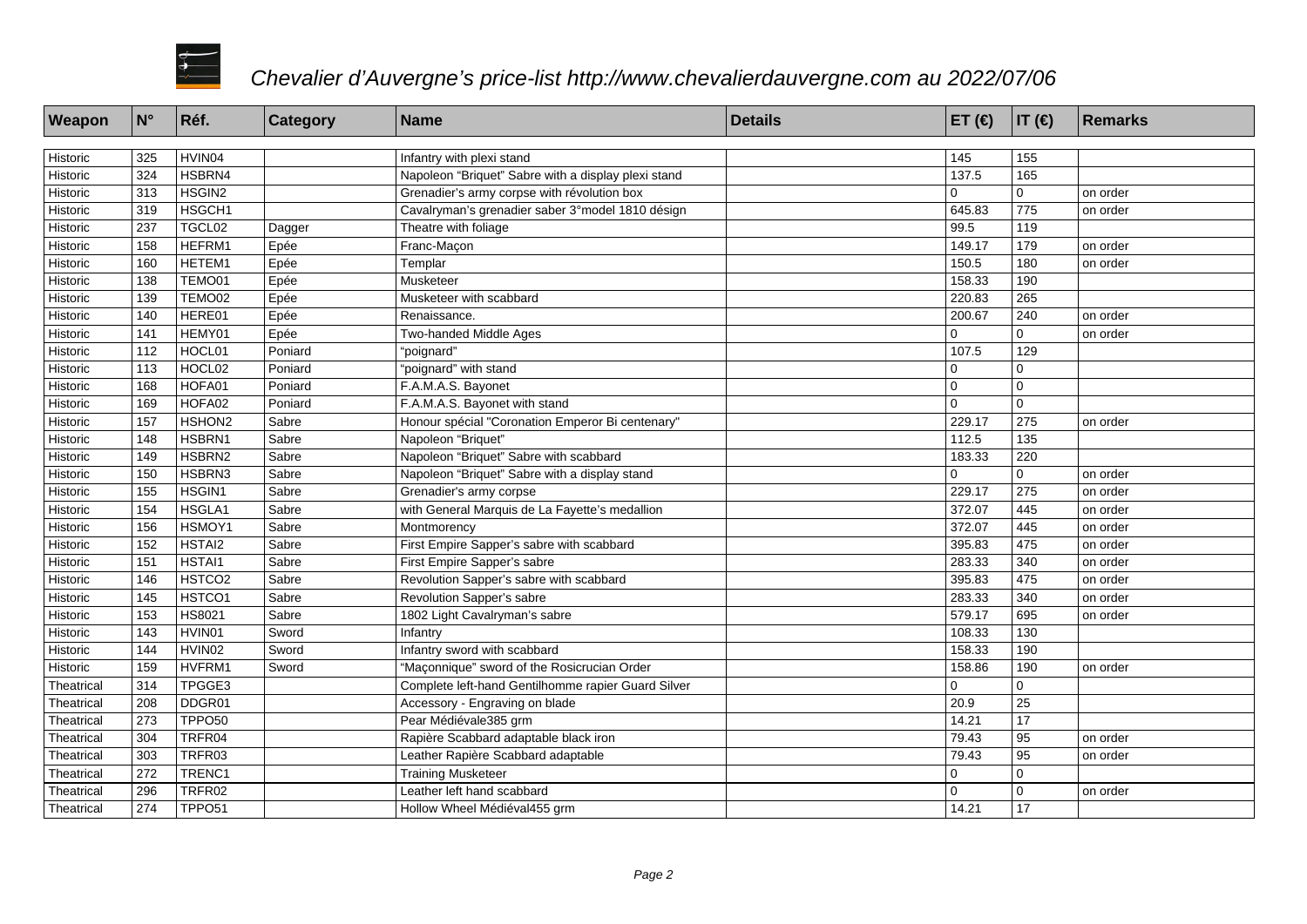

| Weapon     | $N^{\circ}$      | Réf.               | Category  | <b>Name</b>                                  | <b>Details</b> | ET $(\epsilon)$  IT $(\epsilon)$ |                 | Remarks     |
|------------|------------------|--------------------|-----------|----------------------------------------------|----------------|----------------------------------|-----------------|-------------|
|            |                  |                    |           |                                              |                |                                  |                 |             |
| Theatrical | 275              | TPPO <sub>52</sub> |           | Brasil Nuts Médiéval 300 grm                 |                | 10.87                            | 13              |             |
| Theatrical | 276              | TPPO53             |           | Tri lobe Médiéval 235 grm                    |                | 10.87                            | 13              |             |
| Theatrical | 277              | TPPO <sub>54</sub> |           | Cross Médiéval 405 grm                       |                | 15.89                            | 19              |             |
| Theatrical | 278              | TPPO <sub>55</sub> |           | Wheel Médiéval 350 grm                       |                | 10.87                            | 13              |             |
| Theatrical | 279              | TPPG50             |           | Small flat Médiéval 46 grm                   |                | 9.2                              | 11              |             |
| Theatrical | 280              | TPPG51             |           | Small groove Médiévale 64 grm                |                | 9.2                              | 11              |             |
| Theatrical | 281              | TPPG52             |           | Big thin Médiéval 63 grm                     |                | 11.71                            | 14              |             |
| Theatrical | 282              | TPPG53             |           | Big large Médiéval 110 grm                   |                | 11.71                            | 14              |             |
| Theatrical | 283              | TPPG54             |           | Big large return leather 117 grm             |                | 11.71                            | 14              |             |
| Theatrical | 284              | TPGA50             |           | Small flat Médiéval 140 grm                  |                | 10.87                            | 13              |             |
| Theatrical | 285              | TPGA51             |           | Small curve Médiéval 210 grm                 |                | 10.87                            | $\overline{13}$ |             |
| Theatrical | 286              | TPGA52             |           | Big flat Médiéval 375 grm                    |                | 12.54                            | 15              |             |
| Theatrical | 287              | TPGA53             |           | Big curve Médiéval 270 grm                   |                | 12.54                            | 15              |             |
| Theatrical | 288              | TRFR01             |           | Rapière Scabbard adaptable chrome            |                | 79.43                            | 95              | on order    |
| Theatrical | 316              | TRGE07             |           | Left-hand Gentilhomme Silver                 |                | $\Omega$                         | 0               |             |
| Theatrical | 317              | DDGR01             |           | Accessory - Engraving on blade               |                | 20.9                             | $\overline{25}$ | $\mathbf b$ |
| Theatrical | 334              | TFAN01             |           |                                              |                | $\overline{0}$                   | 0               |             |
| Theatrical | 323              | TPGEA1             |           | Complete Gentilhomme rapier Silver           |                | $\mathbf 0$                      | $\overline{0}$  |             |
| Theatrical | 315              | TRGE06             |           | Left-hand Gentilhomme Silver                 |                | $\Omega$                         | $\overline{0}$  |             |
| Theatrical | 260              | TPQU02             | Accessory | Training quillion guard                      |                | $\Omega$                         | l o             |             |
| Theatrical | $\overline{137}$ | TPQU01             | Accessory | Bronze rapier quillion guard                 |                | 21.74                            | $\overline{26}$ |             |
| Theatrical | 261              | TPQU11             | Accessory | Silver rapier quillion guard                 |                | 25.08                            | 30              |             |
| Theatrical | 111              | TGCL01             | Dagger    | <b>Classical Theatre</b>                     |                | 82.78                            | 99              |             |
| Theatrical | 246              | TGCL02             | Dagger    | Theatre with foliage                         |                | 99.5                             | 119             |             |
| Theatrical | 227              | TFAN12             | Foil      | Ancient aristocrat foil, foliage-knight      |                | $\overline{0}$                   | 0               |             |
| Theatrical | 226              | TFAN <sub>13</sub> | Foil      | Ancient aristocrat foil, foliage-royal crown |                | 0                                | $\overline{0}$  |             |
| Theatrical | 223              | TFAN14             | Foil      | ancient aristocrat foil, foliage-stag        |                | $\Omega$                         | $\overline{0}$  |             |
| Theatrical | 224              | TFAN <sub>15</sub> | Foil      | Ancient aristocrat foil, foliage-plume       |                | $\overline{0}$                   | l o             |             |
| Theatrical | 222              | TFAN16             | Foil      | Ancient aristocrat foil, foliage-lion        |                | $\overline{0}$                   | l o             |             |
| Theatrical | 225              | TFAN17             | Foil      | Classical Ancient foil, foliage-lady         |                | $\overline{0}$                   | l o             |             |
| Theatrical | 228              | TFAN18             | Foil      | Classical Ancient foil, foliage-crown        |                | $\overline{0}$                   | l o             |             |
| Theatrical | 229              | TFAN32             | Foil      | Ancient aristocrat foil, snake-knight        |                | $\mathbf 0$                      | $\overline{0}$  |             |
| Theatrical | 230              | TFAN33             | Foil      | Ancient aristocrat foil, snake-royal crown   |                | $\overline{0}$                   | l o             |             |
| Theatrical | 231              | TFAN34             | Foil      | Ancient aristocrat foil, snake-stag          |                | $\overline{0}$                   | l o             |             |
| Theatrical | 232              | TFAN35             | Foil      | Ancient aristocrat foil, snake-plume         |                | $\overline{0}$                   | l o             |             |
| Theatrical | 233              | TFAN36             | Foil      | Ancient aristocrat foil, snake-lion          |                | 0                                | l o             |             |
| Theatrical | 248              | TFAN37             | Foil      | Classical Ancient foil, snake-lady           |                | $\mathbf 0$                      | $\overline{0}$  |             |
| Theatrical | 249              | TFAN38             | Foil      | Ancient foil, snake-crown                    |                | $\Omega$                         | l o             |             |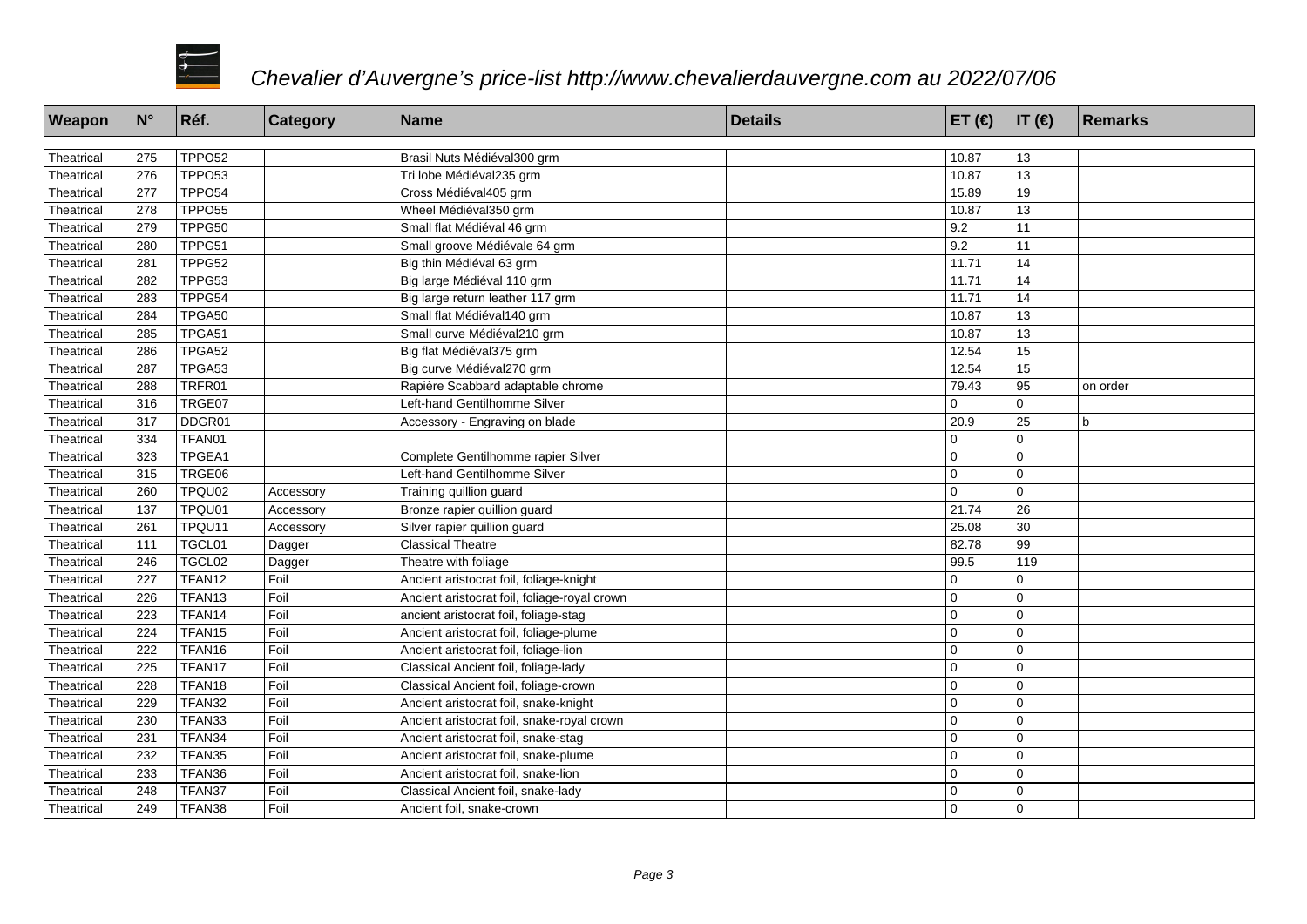

| Weapon     | N°  | Réf.   | <b>Category</b> | Name                                             | <b>Details</b> | ET $(€)$    | $ IT(\epsilon) $ | Remarks                  |
|------------|-----|--------|-----------------|--------------------------------------------------|----------------|-------------|------------------|--------------------------|
|            |     |        |                 |                                                  |                |             |                  |                          |
| Theatrical | 45  | TPGAN1 | Guard           | Complete English rapier                          |                | 107.86      | 129              | on order                 |
| Theatrical | 29  | TPGPA1 | Guard           | Complete Papperheimer rapier                     |                | $\mathbf 0$ | 0                |                          |
| Theatrical | 71  | TPGRE1 | Guard           | Complete Renaissance rapier                      |                | $\mathbf 0$ | 0                |                          |
| Theatrical | 37  | TPGSQ1 | Guard           | Complete Skeleton rapier                         |                | $\mathbf 0$ | 0                |                          |
| Theatrical | 63  | TPGCR1 | Guard           | Complete Classic Renaissance rapier              |                | $\Omega$    | $\Omega$         |                          |
| Theatrical | 53  | TPGEN1 | Guard           | Complete Gentilhomme rapier Gold                 |                | $\Omega$    | $\overline{0}$   |                          |
| Theatrical | 87  | TPGCO1 | Guard           | Complete golden Shell rapier                     |                | $\Omega$    | $\overline{0}$   |                          |
| Theatrical | 79  | TPGCA1 | Guard           | Complete Silver Shell rapier Guard               |                | $\mathbf 0$ | l 0              |                          |
| Theatrical | 107 | TPGGS1 | Guard           | Complete Left-hand Spanish rapier Guard          |                | $\mathbf 0$ | 0                |                          |
| Theatrical | 61  | TPGGE2 | Guard           | Complete left-hand Gentilhomme rapier Guard Gold |                | $\mathbf 0$ | $\overline{0}$   |                          |
| Theatrical | 120 | TPGA01 | Guard           | with foliage                                     |                | 25.08       | 30               | Ancient foil Combination |
| Theatrical | 122 | TPGA03 | Guard           | with snakes                                      |                | 25.08       | 30               | Ancient foil Combination |
| Theatrical | 123 | TPGA02 | Guard           | Dagger                                           |                | 23.41       | 28               |                          |
| Theatrical | 125 | TPGA06 | Guard           | Large two-finger bronze rapier                   |                | 27.59       | 33               |                          |
| Theatrical | 256 | TPGA16 | Guard           | Large two-finger silver rapier                   |                | 32.61       | 39               |                          |
| Theatrical | 124 | TPGA05 | Guard           | Small two-finger bronze rapier                   |                | $\Omega$    | $\overline{0}$   | on order                 |
| Theatrical | 257 | TPGA15 | Guard           | Small two-finger silver rapier                   |                | $\mathbf 0$ | 0                | on order                 |
| Theatrical | 126 | TPGA07 | Guard           | Bronze hollow rapier                             |                | $\Omega$    | $\Omega$         |                          |
| Theatrical | 258 | TPGA17 | Guard           | Silver hollow rapier                             |                | $\Omega$    | $\Omega$         |                          |
| Theatrical | 127 | TPGA04 | Guard           | Training rapier                                  |                | 16.72       | 20               |                          |
| Theatrical | 121 | TPGC01 | Guard           | Classical left-hand dagger                       |                | $\Omega$    | $\mathbf{0}$     |                          |
| Theatrical | 241 | TPGE01 | Guard           | Left-hand training dagger                        |                | 13.38       | 16               |                          |
| Theatrical | 116 | TPPG03 | Handle          | E-Pm                                             |                | 15.89       | 19               |                          |
| Theatrical | 117 | TPPG04 | Handle          | $E-Py$                                           |                | 15.89       | 19               |                          |
| Theatrical | 254 | TPPG09 | Handle          | Silver E-Py                                      |                | 20.9        | 25               |                          |
| Theatrical | 115 | TPPG02 | Handle          | <b>Ancient Foil</b>                              |                | $\Omega$    | $\Omega$         | Ancient foil Combination |
| Theatrical | 255 | TPPG08 | Handle          | Left-hand training                               |                | 5.85        | $\overline{7}$   |                          |
| Theatrical | 114 | TPPG01 | Handle          | with twisted wire                                |                | $\Omega$    | 0                |                          |
| Theatrical | 118 | TPPG05 | Handle          | Musketeer                                        |                | 20.9        | 25               |                          |
| Theatrical | 119 | TPPG07 | Handle          | Brass training                                   |                | 7.53        | 9                |                          |
| Theatrical | 131 | TPPO04 | Pommel          | with stags                                       |                | $\mathbf 0$ | 0                |                          |
| Theatrical | 250 | TPPO06 | Pommel          | with lions                                       |                | $\Omega$    | $\Omega$         |                          |
| Theatrical | 130 | TPPO03 | Pommel          | with royal crown                                 |                | 25.08       | 30               |                          |
| Theatrical | 251 | TPPO07 | Pommel          | bronze with lady                                 |                | 8.36        | 10               |                          |
| Theatrical | 252 | TPPO17 | Pommel          | Silver with lady                                 |                | 11.71       | 14               |                          |
| Theatrical | 128 | TPPO02 | Pommel          | with knight                                      |                | $\mathbf 0$ | $\Omega$         |                          |
| Theatrical | 132 | TPPO05 | Pommel          | with knight, with plume                          |                | $\mathbf 0$ | $\overline{0}$   |                          |
| Theatrical | 129 | TPPO01 | Pommel          | with maxi knight                                 |                | $\mathbf 0$ | $\overline{0}$   |                          |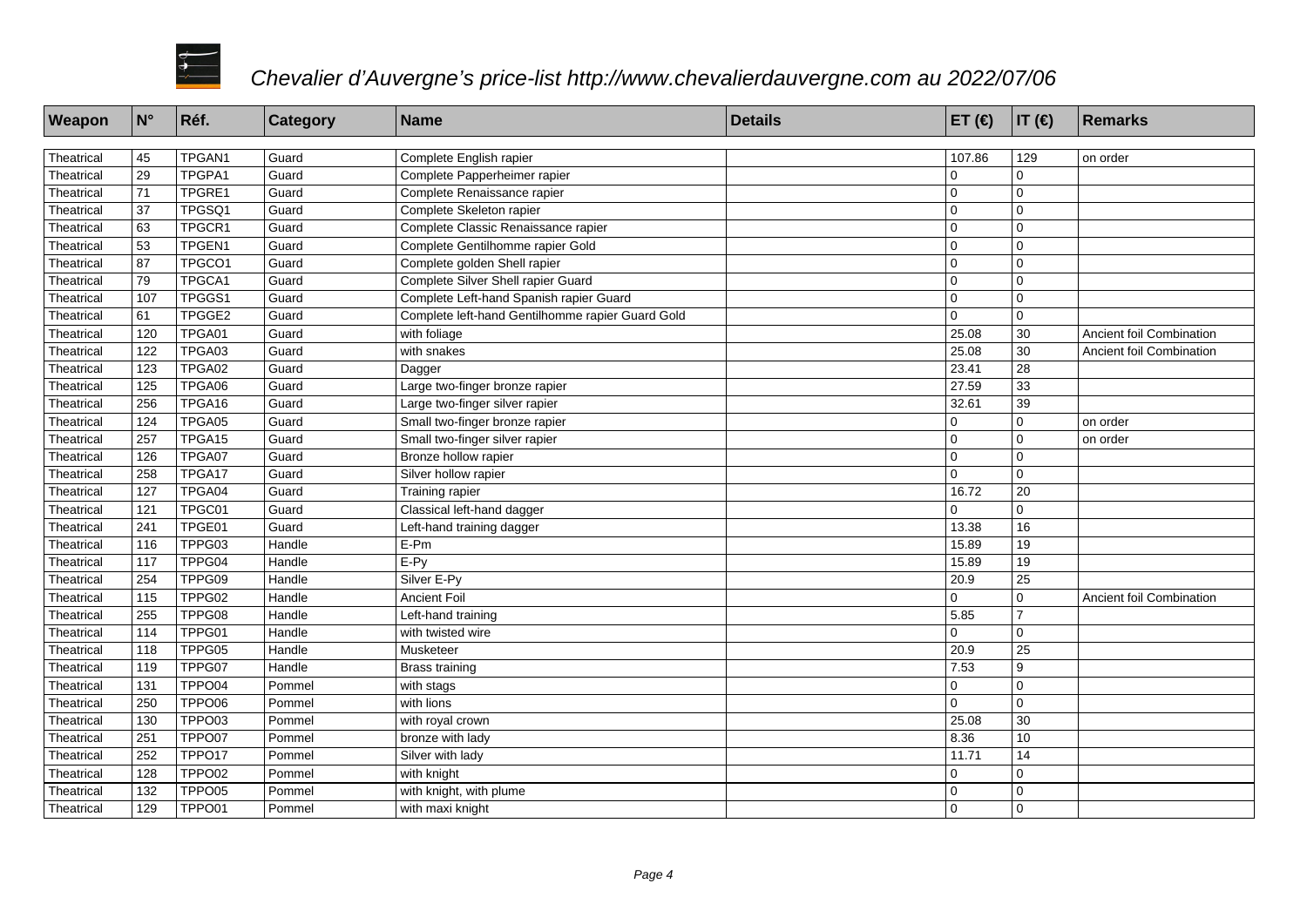

| Weapon     | N°         | Réf.               | <b>Category</b> | <b>Name</b>                | <b>Details</b>                     | ET $($ $\in$ $)$ | $ IT(\epsilon) $  | Remarks                  |
|------------|------------|--------------------|-----------------|----------------------------|------------------------------------|------------------|-------------------|--------------------------|
|            |            |                    |                 |                            |                                    |                  |                   |                          |
| Theatrical | 133<br>262 | TPPO08<br>TPPO18   | Pommel          | Bronze with crown          |                                    | 7.53<br>10.87    | 9                 | Ancient foil Combination |
| Theatrical | 136        | TPPO <sub>10</sub> | Pommel          | Silver with crown          |                                    | $\Omega$         | 13<br>$\mathbf 0$ |                          |
| Theatrical |            |                    | Pommel          | Middle-Ages                |                                    |                  |                   | on order                 |
| Theatrical | 135        | <b>TPPO011</b>     | Pommel          | <b>Brass training</b>      |                                    | 6.69             | 8                 |                          |
| Theatrical | 253        | TPPO12             | Pommel          | Left-hand training         |                                    | 4.18             | 5                 |                          |
| Theatrical | 48         | TRAN03             | Rapier          | English                    | Musketeer with tip button blade    | $\mathbf 0$      | $\Omega$          | on order                 |
| Theatrical | 49         | TRAN04             | Rapier          | English                    | Musketeer without tip button blade | $\mathbf 0$      | $\mathbf 0$       | on order                 |
| Theatrical | 47         | TRAN02             | Rapier          | English                    | diamond-shaped Mansur blade        | $\mathbf 0$      | $\mathbf 0$       | on order                 |
| Theatrical | 46         | TRAN01             | Rapier          | English                    | oval Mansur blade                  | $\mathbf 0$      | $\mathbf 0$       | on order                 |
| Theatrical | 51         | TRAN09             | Rapier          | English                    | Lafontaine blade                   | 0                | $\mathbf 0$       | on order                 |
| Theatrical | 52         | TRAN10             | Rapier          | English                    | Double-groove blade                | $\mathbf 0$      | $\mathbf 0$       | on order                 |
| Theatrical | 50         | TRAN08             | Rapier          | English                    | King of the Bird blade             | $\Omega$         | $\mathbf 0$       |                          |
| Theatrical | 32         | TRPA03             | Rapier          | Papperheimer               | Musketeer with tip button blade    | $\Omega$         | $\Omega$          |                          |
| Theatrical | 33         | TRPA04             | Rapier          | Papperheimer               | Musketeer without tip button blade | 0                | $\mathbf 0$       |                          |
| Theatrical | 31         | TRPA02             | Rapier          | Papperheimer               | oval Mansur blade                  | $\mathbf 0$      | $\mathbf 0$       |                          |
| Theatrical | 30         | TRPA01             | Rapier          | Papperheimer               | oval Mansur blade                  | $\mathbf 0$      | $\mathbf 0$       |                          |
| Theatrical | 35         | TRPA09             | Rapier          | Papperheimer               | Lafontaine blade                   | $\mathbf 0$      | $\mathbf 0$       | on order                 |
| Theatrical | 36         | TRPA10             | Rapier          | Papperheimer               | Double-groove blade                | 0                | $\mathbf 0$       |                          |
| Theatrical | 34         | TRPA08             | Rapier          | Papperheimer               | King of the Bird blade             | 0                | $\mathbf 0$       |                          |
| Theatrical | 74         | TRRE03             | Rapier          | Renaissance                | Musketeer with tip button blade    | $\Omega$         | $\mathbf 0$       |                          |
| Theatrical | 75         | TRRE04             | Rapier          | Renaissance                | Musketeer without tip button blade | 0                | $\mathbf 0$       |                          |
| Theatrical | 73         | TRRE02             | Rapier          | Renaissance                | diamond-shaped Mansur blade        | $\mathbf 0$      | $\mathbf 0$       |                          |
| Theatrical | 72         | TRRE01             | Rapier          | Renaissance                | oval Mansur blade                  | 0                | $\mathbf 0$       |                          |
| Theatrical | 77         | TRRE09             | Rapier          | Renaissance                | Lafontaine blade                   | $\Omega$         | $\Omega$          |                          |
| Theatrical | 78         | TRRE10             | Rapier          | Renaissance                | Double-groove blade                | $\Omega$         | $\mathbf 0$       |                          |
| Theatrical | 76         | TRRE08             | Rapier          | Renaissance                | King of the Bird blade             | $\Omega$         | $\mathbf 0$       |                          |
| Theatrical | 40         | TRSQ03             | Rapier          | Skeleton                   | Musketeer with tip button blade    | $\mathbf 0$      | $\mathbf 0$       |                          |
| Theatrical | 41         | TRSQ04             | Rapier          | Skeleton                   | Musketeer without tip button blade | $\mathbf 0$      | $\mathbf 0$       |                          |
| Theatrical | 39         | TRSQ02             | Rapier          | Skeleton                   | diamond-shaped Mansur blade        | $\mathbf 0$      | $\mathbf 0$       |                          |
| Theatrical | 38         | TRSQ01             | Rapier          | Skeleton                   | oval Mansur blade                  | $\pmb{0}$        | $\mathbf 0$       |                          |
| Theatrical | 43         | TRSQ09             | Rapier          | Skeleton                   | Lafontaine blade                   | 0                | $\mathbf 0$       |                          |
| Theatrical | 44         | TRSQ10             | Rapier          | Skeleton                   | Double-groove blade                | $\Omega$         | $\mathbf 0$       |                          |
| Theatrical | 42         | TRSQ08             | Rapier          | Skeleton                   | King of the Bird blade             | $\Omega$         | $\Omega$          |                          |
| Theatrical | 66         | TRCR03             | Rapier          | <b>Classic Renaissance</b> | Musketeer with tip button blade    | $\Omega$         | $\mathbf 0$       |                          |
| Theatrical | 67         | TRCR04             | Rapier          | <b>Classic Renaissance</b> | Musketeer without tip button blade | $\mathbf 0$      | $\mathbf 0$       |                          |
| Theatrical | 65         | TRCR02             | Rapier          | <b>Classic Renaissance</b> | diamond-shaped Mansur blade        | $\mathbf 0$      | $\mathbf 0$       |                          |
| Theatrical | 64         | TRCR01             | Rapier          | <b>Classic Renaissance</b> | oval Mansur blade                  | 0                | $\mathbf 0$       |                          |
| Theatrical | 69         | TRCR09             | Rapier          | <b>Classic Renaissance</b> | Lafontaine blade                   | $\Omega$         | $\mathbf 0$       |                          |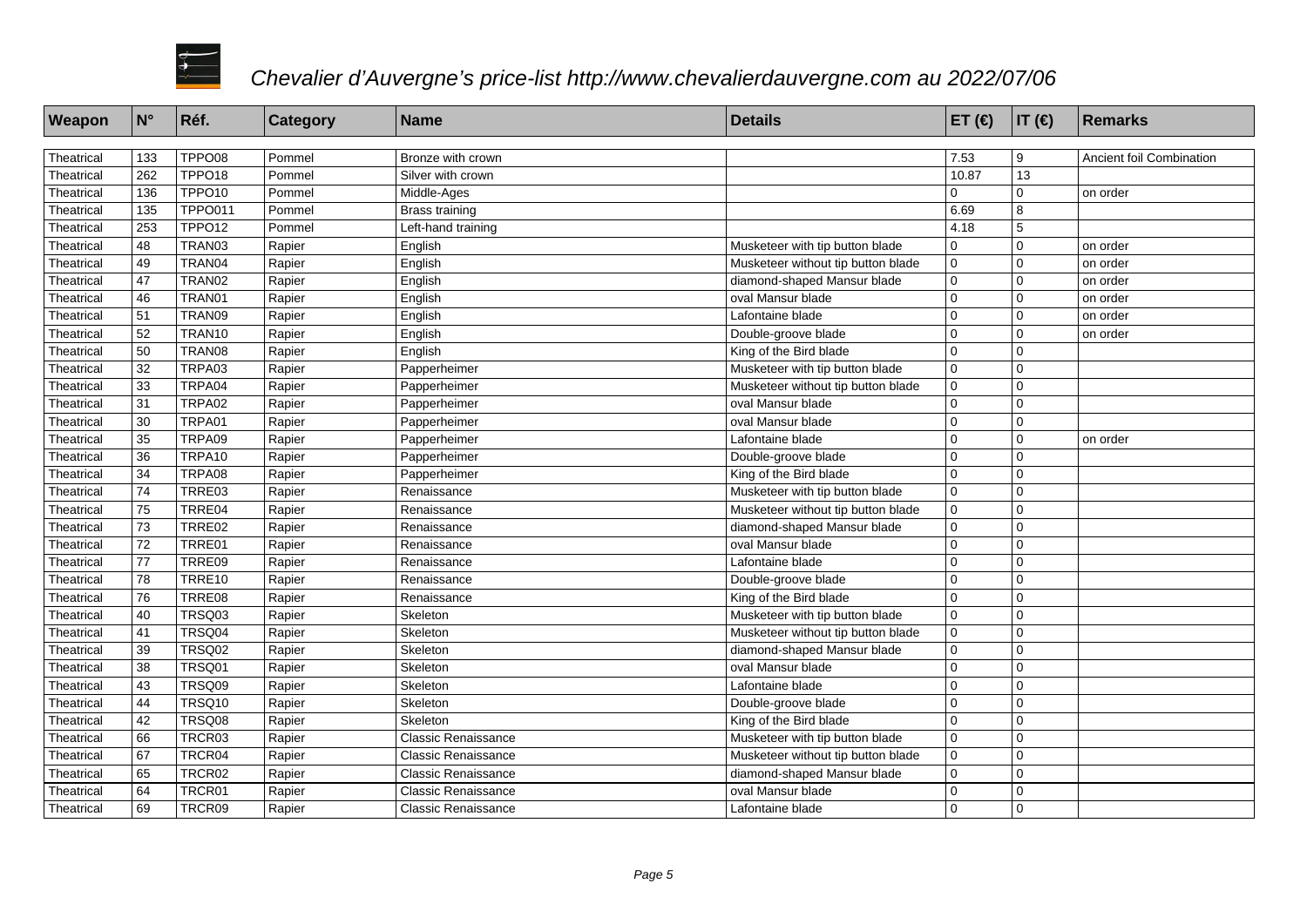

| Weapon     | $ N^{\circ} $ | Réf.          | Category         | <b>Name</b>                                  | <b>Details</b>                     | ET $(\epsilon)$  IT $(\epsilon)$ |                | Remarks  |
|------------|---------------|---------------|------------------|----------------------------------------------|------------------------------------|----------------------------------|----------------|----------|
| Theatrical | 70            | TRCR10        | Rapier           | <b>Classic Renaissance</b>                   | Double-groove blade                | l 0                              | 0              |          |
| Theatrical | 68            | TRCR08        | Rapier           | <b>Classic Renaissance</b>                   | King of the Bird blade             | $\mathbf 0$                      | $\overline{0}$ |          |
| Theatrical | 56            | TREN03        | Rapier           | Gentilhomme Gold                             | Musketeer with tip button blade    | $\overline{0}$                   | $\overline{0}$ |          |
| Theatrical | 57            | TREN04        |                  | Gentilhomme Gold                             | Musketeer without tip button blade | $\mathbf 0$                      | $\mathbf 0$    |          |
| Theatrical | 55            | TREN02        | Rapier           | Gentilhomme Gold                             | diamond-shaped Mansur blade        | $\overline{0}$                   | $\overline{0}$ |          |
| Theatrical | 54            | TREN01        | Rapier<br>Rapier | Gentilhomme Gold                             | oval Mansur blade                  | $\Omega$                         | $\overline{0}$ |          |
| Theatrical | 59            | TREN09        | Rapier           | Gentilhomme Gold                             | Lafontaine blade                   | $\overline{0}$                   | $\overline{0}$ |          |
| Theatrical | 60            | TREN10        | Rapier           | Gentilhomme Gold                             | Double-groove blade                | $\Omega$                         | $\overline{0}$ |          |
|            |               |               |                  |                                              |                                    | $\mathbf 0$                      | $\overline{0}$ |          |
| Theatrical | 58            | TREN08        | Rapier           | Gentilhomme Gold                             | King of the Bird blade             |                                  | $\overline{0}$ |          |
| Theatrical | 291           | TREA03        | Rapier           | Silver Gentilhomme                           | Musketeer with tip button blade    | 0                                |                |          |
| Theatrical | 292           | TREA04        | Rapier           | Silver Gentilhomme                           | Musketeer without tip button blade | $\mathbf 0$                      | $\overline{0}$ |          |
| Theatrical | 290           | TREA02        | Rapier           | Silver Gentilhomme                           | diamond-shaped Mansur blade        | $\overline{0}$                   | $\overline{0}$ |          |
| Theatrical | 289           | TREA01        | Rapier           | Silver Gentilhomme                           | oval Mansur blade                  | $\mathbf 0$                      | $\overline{0}$ |          |
| Theatrical | 294           | TREA09        | Rapier           | Silver Gentilhomme                           | Lafontaine blade                   | $\Omega$                         | $\overline{0}$ |          |
| Theatrical | 295           | TREA10        | Rapier           | Silver Gentilhomme                           | Double-groove blade                | 0                                | $\overline{0}$ |          |
| Theatrical | 293           | TREA08        | Rapier           | Silver Gentilhomme                           | King of the Bird blade             | $\Omega$                         | $\overline{0}$ |          |
| Theatrical | 90            | TRCO03        | Rapier           | Golden Shell                                 | Musketeer with tip button blade    | $\overline{0}$                   | $\overline{0}$ |          |
| Theatrical | 91            | TRCO04        | Rapier           | <b>Golden Shell</b>                          | Musketeer without tip button blade | $\mathbf 0$                      | $\Omega$       |          |
| Theatrical | 89            | <b>TRCO02</b> | Rapier           | Golden Shell                                 | diamond-shaped Mansur blade        | $\overline{0}$                   | $\overline{0}$ |          |
| Theatrical | 88            | TRCO01        | Rapier           | <b>Golden Shell</b>                          | oval Mansur blade                  | $\mathbf 0$                      | $\overline{0}$ |          |
| Theatrical | 92            | <b>TRCO09</b> | Rapier           | Golden Shell                                 | Lafontaine blade                   | $\Omega$                         | $\overline{0}$ |          |
| Theatrical | 93            | TRCO10        | Rapier           | Golden Shell                                 | Double-groove blade                | $\mathbf 0$                      | $\overline{0}$ |          |
| Theatrical | 240           | <b>TRCO08</b> | Rapier           | Golden Shell                                 | King of the Bird blade             | $\Omega$                         | $\overline{0}$ |          |
| Theatrical | 82            | TRCA03        | Rapier           | <b>Silver Shell</b>                          | Musketeer with tip button blade    | $\overline{0}$                   | $\overline{0}$ |          |
| Theatrical | 83            | TRCA04        | Rapier           | Silver Shell                                 | Musketeer without tip button blade | $\mathbf 0$                      | $\overline{0}$ |          |
| Theatrical | 81            | TRCA02        | Rapier           | <b>Silver Shell</b>                          | diamond-shaped Mansur blade        | $\overline{0}$                   | $\overline{0}$ |          |
| Theatrical | 80            | TRCA01        | Rapier           | Silver Shell                                 | oval Mansur blade                  | $\Omega$                         | $\overline{0}$ |          |
| Theatrical | 85            | TRCA09        | Rapier           | <b>Silver Shell</b>                          | Lafontaine blade                   | $\mathbf 0$                      | $\overline{0}$ |          |
| Theatrical | 86            | TRCA10        | Rapier           | Silver Shell                                 | Double-groove blade                | $\overline{0}$                   | $\overline{0}$ |          |
| Theatrical | 84            | TRCA08        | Rapier           | Silver Shell                                 | King of the Bird blade             | $\mathbf 0$                      | $\overline{0}$ |          |
| Theatrical | 108           | TRGS01        | Rapier           | Left-hand Spanish                            |                                    | $\overline{0}$                   | $\overline{0}$ |          |
| Theatrical | 242           | TRGE02        | Rapier           | Left-hand Gentilhomme Gold                   |                                    | $\mathbf 0$                      | $\Omega$       |          |
| Theatrical | 62            | TRGE01        | Rapier           | Left-hand Gentilhomme Gold                   |                                    | $\overline{0}$                   | $\overline{0}$ |          |
| Theatrical | 109           | TRGC01        | Rapier           | Left-hand Classical                          |                                    | $\Omega$                         | $\overline{0}$ |          |
| Theatrical | 110           | TRGT01        | Rapier           | Left-hand training                           |                                    | 54.35                            | 65             |          |
| Theatrical | 247           | TREN11        | Rapier           | <b>Training Musketeer</b>                    |                                    | $\Omega$                         | $\overline{0}$ |          |
| Theatrical | 245           | TRMDP1        | Rapier           | Musketeer with Small two-finger bronze guard |                                    | $\mathbf 0$                      | 0              | on order |
| Theatrical | 244           | TRMDP2        | Rapier           | Musketeer with Small two-finger silver quard |                                    | $\Omega$                         | $\overline{0}$ | on order |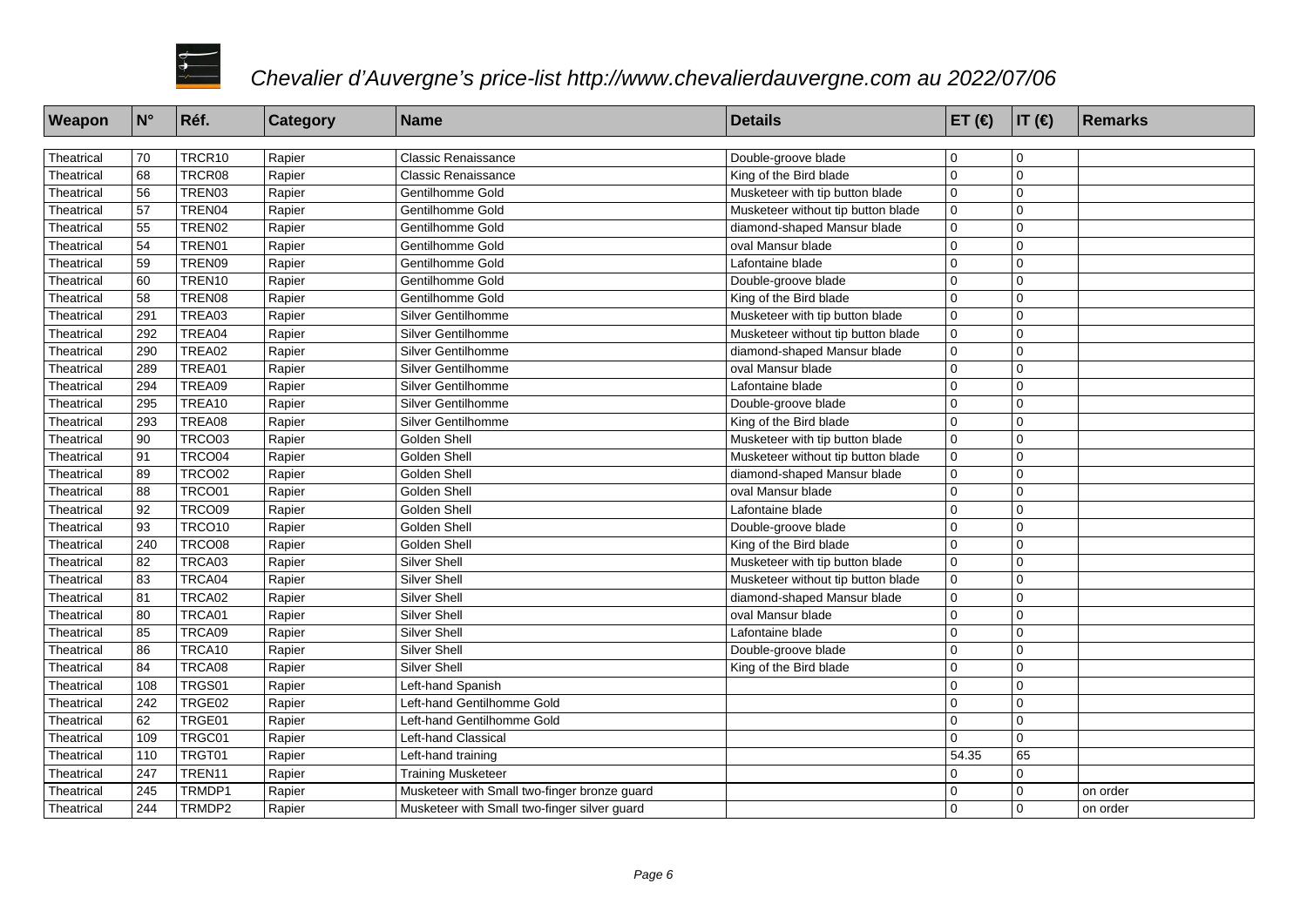

| Weapon     | $\mathsf{N}^\circ$ | Réf.   | <b>Category</b> | Name                                                           | <b>Details</b> | ET $(€)$    | IT(E)          | Remarks  |
|------------|--------------------|--------|-----------------|----------------------------------------------------------------|----------------|-------------|----------------|----------|
|            |                    |        |                 |                                                                |                |             |                |          |
| Theatrical | 103                | TRMGC1 | Rapier          | Musketeer with Hollow bronze guard                             |                | $\mathbf 0$ |                |          |
| Theatrical | 243                | TRMGC2 | Rapier          | Musketeer with Hollow silver guard                             |                | $\mathbf 0$ | 0              |          |
| Theatrical | 102                | TRMDG1 | Rapier          | Musketeer with Large two-finger bronze guard                   |                | $\mathbf 0$ | $\overline{0}$ |          |
| Theatrical | 104                | TRMDG2 | Rapier          | Musketeer with Large two-finger silver guard                   |                | $\mathbf 0$ | $\overline{0}$ |          |
| Miniatures | 268                | CEAN01 |                 | Angélique                                                      |                | $\mathbf 0$ | $\overline{0}$ | on order |
| Miniatures | 269                | CEPA01 |                 | Umbrella                                                       |                | $\mathbf 0$ | 0              | on order |
| Miniatures | 270                | XDCC01 |                 | Champagne bottle and Briquet saber box                         |                | $\mathbf 0$ | $\overline{0}$ | on order |
| Miniatures | 271                | XDCC02 |                 | Half champagne bottle and mini saber Briquet "paper-knife" box |                | $\mathbf 0$ | $\mathbf 0$    | on order |
| Miniatures | 302                |        |                 | King Bird                                                      |                | $\Omega$    | $\Omega$       |          |
| Miniatures | 301                | HSBRP1 |                 | Prestige saber                                                 |                | 209.03      | 250            |          |
| Miniatures | 307                | MEPN01 |                 | Epée paper-knife                                               |                | $\mathbf 0$ | $\mathbf 0$    | on order |
| Miniatures | 308                | MEPN02 |                 | Epée paper-knife with leather case                             |                | $\Omega$    | $\Omega$       | on order |
| Miniatures | 310                | MGLN01 |                 | Glaive Sabre paper-knife                                       |                | 32.5        | 39             |          |
| Miniatures | 311                | MGLN04 |                 | Glaive paper-knife with a display wood stand                   |                | $\Omega$    | $\overline{0}$ |          |
| Miniatures | 322                | MGLN02 |                 | Glaive Sabre paper-knife with leather scabard                  |                | 39.3        | 47             |          |
| Miniatures | 326                | MEPN05 |                 | Epée paper-knife with a display plexi stand                    |                | $\mathbf 0$ | $\Omega$       |          |
| Miniatures | 327                | MGLN05 |                 | Glaive paper-knife with a display plexi stand                  |                | 45          | 54             |          |
| Miniatures | 328                | MSBN05 |                 | 'Briquet" Sabre paper-knife with a display plexi stand         |                | $\Omega$    | $\mathbf{0}$   |          |
| Miniatures | 321                | HSBRN1 |                 | Napoleon "Briquet"                                             |                | 108.7       | 130            |          |
| Miniatures | 266                | HSBRC1 | Gift            | Champagne saber                                                |                | $\mathbf 0$ | 0              | on order |
| Miniatures | 161                | MSBN01 | Miniature       | "Briquet" Sabre paper-knife                                    |                | $\mathbf 0$ | 0              |          |
| Miniatures | 162                | MSBN02 | Miniature       | 'Briquet" Sabre paper-knife with leather case                  |                | $\mathbf 0$ | $\overline{0}$ |          |
| Miniatures | 164                | MSBN04 | Miniature       | 'Briquet" Sabre paper-knife with a display wood stand          |                | $\mathbf 0$ | $\overline{0}$ |          |
| Miniatures | 166                | MECP01 | Miniature       | ENSP Epée paper-knife                                          |                | $\mathbf 0$ | $\overline{0}$ | on order |
| Miniatures | 167                | MECP03 | Miniature       | ENSP Epée paper-knife with wood stand                          |                | $\mathbf 0$ | $\Omega$       | on order |
| Miniatures | 165                | MSCY01 | Miniature       | Saint Cyr Sabre paper-knife                                    |                | $\Omega$    | 0              | on order |
| Miniatures | 239                | MSCY03 | Miniature       | St Cyr saber paper-knife with wood stand                       |                | $\Omega$    | $\overline{0}$ | on order |
| Miniatures | 170                | MOFA01 | Miniature       | <b>FAMAS</b> bayonet                                           |                | $\mathbf 0$ | $\overline{0}$ |          |
| Miniatures | 171                | MOFA03 | Miniature       | FAMAS bayonet with with a display stand                        |                | $\mathbf 0$ | 0              |          |
| Miniatures | 172                | MDPC01 | Miniature       | "Briquet handle" key ring                                      |                | $\mathbf 0$ | $\overline{0}$ |          |
| Miniatures | 173                | MDPI01 | Miniature       | Mini épée "pique assiette"                                     |                | $\Omega$    | 0              |          |
| Miniatures | 264                | DDGR02 | Miniature       | Engraving on blade                                             |                | 12.54       | 15             |          |
| Miniatures | 210                | CECR01 | Sword stick     | Hook stick                                                     |                | $\Omega$    | $\overline{0}$ | on order |
| Miniatures | 211                | CEMA01 | Sword stick     | Mallet                                                         |                | $\mathbf 0$ | 0              | on order |
| Miniatures | 212                | CECH01 | Sword stick     | Horse                                                          |                | $\mathbf 0$ | $\Omega$       | on order |
| Miniatures | 213                | CELE01 | Sword stick     | Greyhound                                                      |                | $\mathbf 0$ | $\overline{0}$ | on order |
| Miniatures | 214                | CECB02 | Sword stick     | Bambou curve                                                   |                | $\mathbf 0$ | $\mathbf 0$    | on order |
| Miniatures | 216                | CECV01 | Sword stick     | Knight                                                         |                | $\Omega$    | $\Omega$       | on order |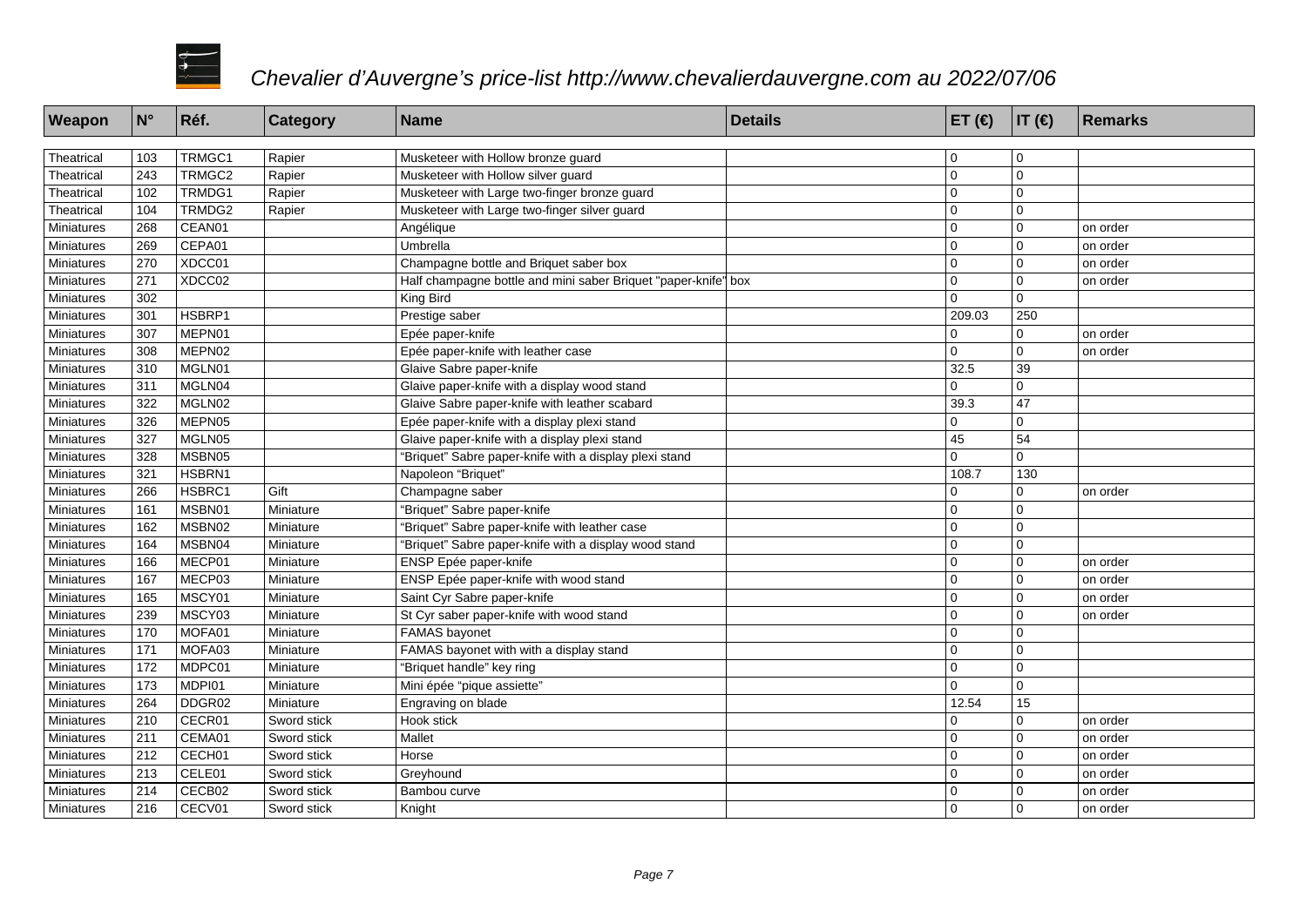

| Weapon        | $ N^{\circ} $  | Réf.          | <b>Category</b> | Name                                   | <b>Details</b> | ET $($ $\in)$ | $IT(\epsilon)$    | Remarks                  |
|---------------|----------------|---------------|-----------------|----------------------------------------|----------------|---------------|-------------------|--------------------------|
|               |                |               |                 |                                        |                |               |                   |                          |
| Miniatures    | 217            | CEMY01        | Sword stick     | Mylord                                 |                | 106.19        | 127               | on order                 |
| Miniatures    | 218            | CEMY02        | Sword stick     | Silver Mylord                          |                | 108.7         | 130               | on order                 |
| Miniatures    | 219            | CECB01        | Sword stick     | Old Bronze Curve                       |                | $\Omega$      | $\mathbf 0$       | on order                 |
| <b>Blades</b> | 3              | LH0003        | <b>Blade</b>    | "Briquet" sabre                        |                | 79.43         | 95                |                          |
| <b>Blades</b> | $\overline{4}$ | LH0004        | <b>Blade</b>    | Grooved "Briquet" sabre                |                | 112.88        | 135               |                          |
| <b>Blades</b> | 9              | LR0001        | Blade           | Marine sabre                           |                | 96.15         | 115               |                          |
| <b>Blades</b> | 5              | LH0005        | Blade           | Montmorency sabre                      |                | 149.67        | 179               |                          |
| <b>Blades</b> | 16             | LR0008        | <b>Blade</b>    | 1845 Model sabre                       |                | 141.3         | 169               |                          |
| <b>Blades</b> | $\overline{2}$ | LH0002        | <b>Blade</b>    | Sapper Revolution sabre                |                | 141.3         | 169               |                          |
| <b>Blades</b> | 235            | LH0009        | <b>Blade</b>    | Hussar sabre                           |                | $\Omega$      | $\mathbf{0}$      | on order                 |
| <b>Blades</b> | 6              | <b>LH0006</b> | <b>Blade</b>    | 1802 Hunter sabre                      |                | 166.39        | 199               |                          |
| <b>Blades</b> | 12             | LR0004        | <b>Blade</b>    | 1882 Cavalry sabre                     |                | 146.32        | 175               |                          |
| <b>Blades</b> | 236            | <b>LR0005</b> | <b>Blade</b>    | F1 Model sabre                         |                | 112.88        | 135               |                          |
| <b>Blades</b> | 11             | LR0003        | <b>Blade</b>    | Saint-Cyr sabre                        |                | 112.88        | 135               |                          |
| <b>Blades</b> | 14             | <b>LR0006</b> | <b>Blade</b>    | Polytechnique épée                     |                | 96.15         | 115               |                          |
| <b>Blades</b> | 10             | LR0002        | <b>Blade</b>    | Marine épée                            |                | 87.79         | 105               |                          |
| <b>Blades</b> | 1              | LH0001        | Blade           | Renaissance épée                       |                | 121.24        | $\frac{145}{145}$ |                          |
| <b>Blades</b> | 8              | LH0008        | Blade           | Middle Ages two-hand épée              |                | $\Omega$      | $\Omega$          | on order                 |
| <b>Blades</b> | 25             | LT0008        | <b>Blade</b>    | King of the Bird épée                  |                | 82.78         | 99                |                          |
| <b>Blades</b> | 26             | LT0009        | <b>Blade</b>    | Lafontaine                             |                | 96.15         | 115               | on order                 |
| <b>Blades</b> | 27             | LT0010        | Blade           | Double-groove épée                     |                | 112.88        | 135               |                          |
| <b>Blades</b> | 19             | LT0002        | <b>Blade</b>    | <b>Diamond Mansur</b>                  |                | 62.71         | 75                |                          |
| <b>Blades</b> | 18             | LT0001        | <b>Blade</b>    | <b>Oval Mansur</b>                     |                | 62.71         | 75                |                          |
| <b>Blades</b> | 20             | LT0003        | <b>Blade</b>    | Musketeer with tip button              |                | 40.97         | 49                |                          |
| <b>Blades</b> | 21             | LT0004        | Blade           | Musketeer without tip button           |                | 40.97         | 49                |                          |
| <b>Blades</b> | 28             | LT0011        | <b>Blade</b>    | Ancient foil                           |                | 14.21         | 17                | Ancient foil Combination |
| <b>Blades</b> | 24             | LT0007        | Blade           | Left hand training                     |                | 20.9          | $\overline{25}$   |                          |
| <b>Blades</b> | $\overline{7}$ | LH0007        | Blade           | sword                                  |                | 75.25         | 90                |                          |
| <b>Blades</b> | 15             | <b>LR0007</b> | <b>Blade</b>    | US dagger                              |                | 54.35         | 65                |                          |
| <b>Blades</b> | 22             | LT0005        | <b>Blade</b>    | Left hand dagger                       |                | 32.61         | 39                |                          |
| <b>Blades</b> | 23             | LT0006        | <b>Blade</b>    | Left hand mini-dagger                  |                | 32.61         | 39                |                          |
| <b>Blades</b> | 17             | LR0009        | <b>Blade</b>    | French Academician's épée              |                | $\mathbf 0$   | $\mathbf 0$       | on order                 |
| Accessories   | 300            | DDPP01        |                 |                                        |                | $\Omega$      | $\overline{0}$    |                          |
| Accessories   | 331            | RDDAR2        |                 | Sword knot "ENSOSP"                    |                | 29.17         | 35                |                          |
| Accessories   | 330            | RDBP03        |                 | Clapper-ring "ENSOSP"                  |                | 27.59         | 33                |                          |
| Accessories   | 305            | RDBPP1        |                 | <b>Cros Clapper-ring Gold</b>          |                | 25.08         | 30                |                          |
| Accessories   | 306            | RDBP02        |                 | Cros Clapper-ring Silver               |                | 25.08         | 30                |                          |
| Accessories   | 263            | DDPK01        | Accessory       | Accessory promotion: Engraving + Cover |                | 29.26         | 35                |                          |